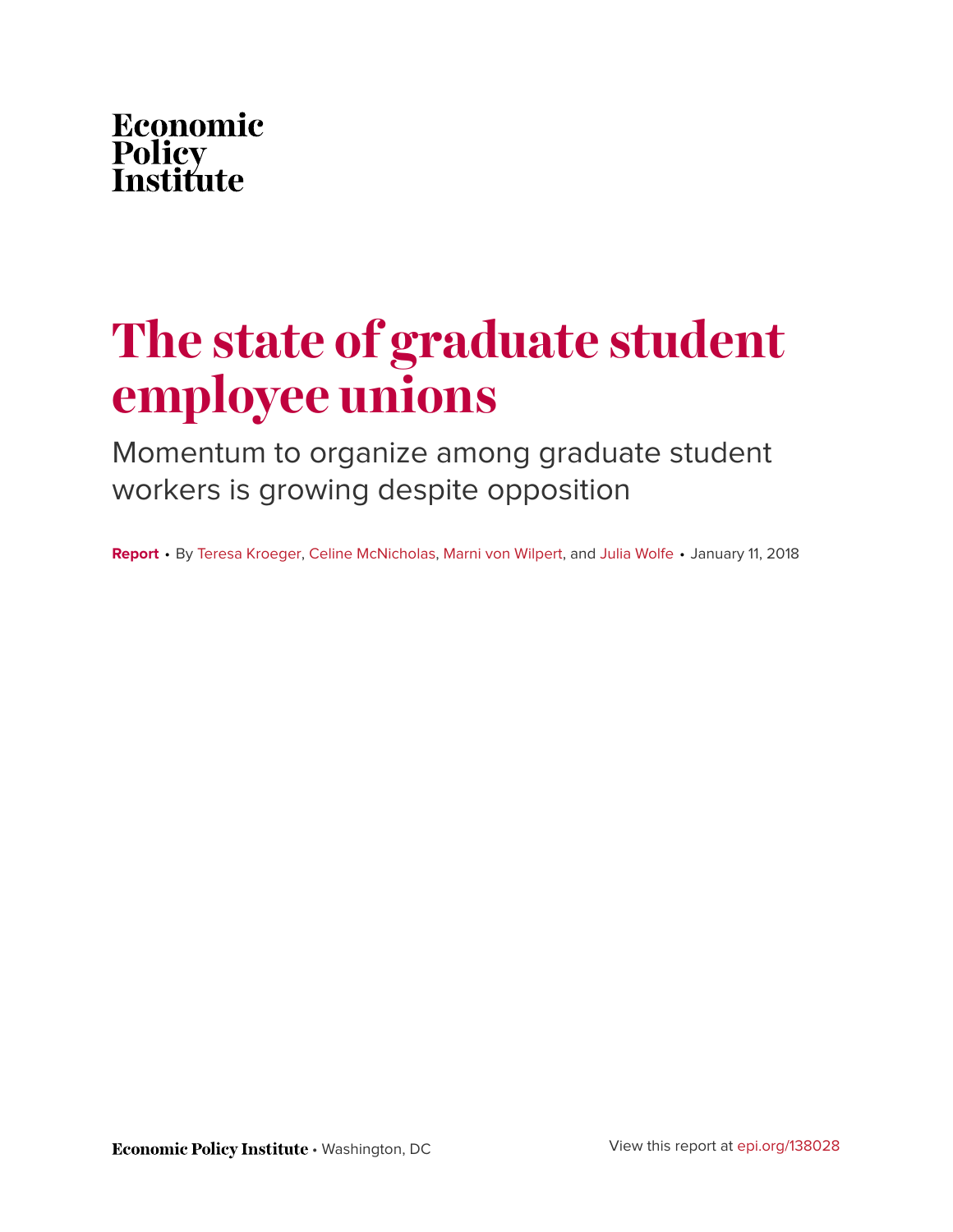Our nation's oldest labor laws give employees the fundamental rights to organize and join a union. An increasing number of graduate student workers across the country are seeking to exercise these rights at the private universities where they work while they pursue their education.

<span id="page-1-1"></span>During the 2011–2012 school year, 12.1 percent of all graduate students and 57.9 percent of non-education Ph.D. students worked as graduate student assistants, a category that includes research assistants and teaching assistants.<sup>[1](#page-9-2)</sup> Over the last several decades, universities have increasingly shifted teaching duties away from tenured or tenure-track faculty and onto graduate students and adjunct or other non-tenure-track instructors. Likewise, graduate research assistants take on a large portion of the research work that earns these universities prestige and grant-based financial support (Lafer 2003). In the decade between Fall 2005 and Fall 2015, the number of graduate assistants employed by universities rose by 16.7 percent while tenured and tenure-track faculty increased by just 4.8 percent<sup>[2](#page-9-3)</sup>—less than overall employment growth of 5.9 percent over this same period (BLS 2017a).<sup>[3](#page-9-4)</sup>

<span id="page-1-3"></span><span id="page-1-2"></span>In this context, momentum is growing among graduate students to organize and join unions so that they can bargain collectively to negotiate for better wages and working conditions. In August 2016, a ruling by the National Labor Relations Board found that "student teaching assistants" and "student research assistants" are employees at private universities and therefore have the right to unionize under the National Labor Relations Act. Since that ruling, graduate teaching and research assistants at some of the nation's most elite private institutions of higher learning—such as Columbia, Harvard, and Yale—have sought to be represented by a union.

### <span id="page-1-0"></span>**The legal landscape: The** *Columbia* **decision**

<span id="page-1-4"></span>In 2016, the National Labor Relations Board (NLRB) ruled in *Columbia University* that "student teaching assistants" and "student research assistants" at private universities<sup>[4](#page-10-0)</sup> are employees under the National Labor Relations Act (NLRA)

#### **SECTIONS**

- 1. [The legal landscape:](#page-1-0) [The Columbia](#page-1-0) [decision](#page-1-0) • 1
- 2. [The changing](#page-3-0) [academic](#page-3-0) economy • 3
- 3. [Who are today's](#page-5-0) graduate [students?](#page-5-0) • 5
- 4. [Collective bargaining](#page-6-0) [can improve graduate](#page-6-0) [students' pay and](#page-6-0) [benefits](#page-6-0) • 6
- 5. [Conclusion](#page-9-0) 9
	- [Endnotes](#page-9-1) 9 [References](#page-11-0) • 11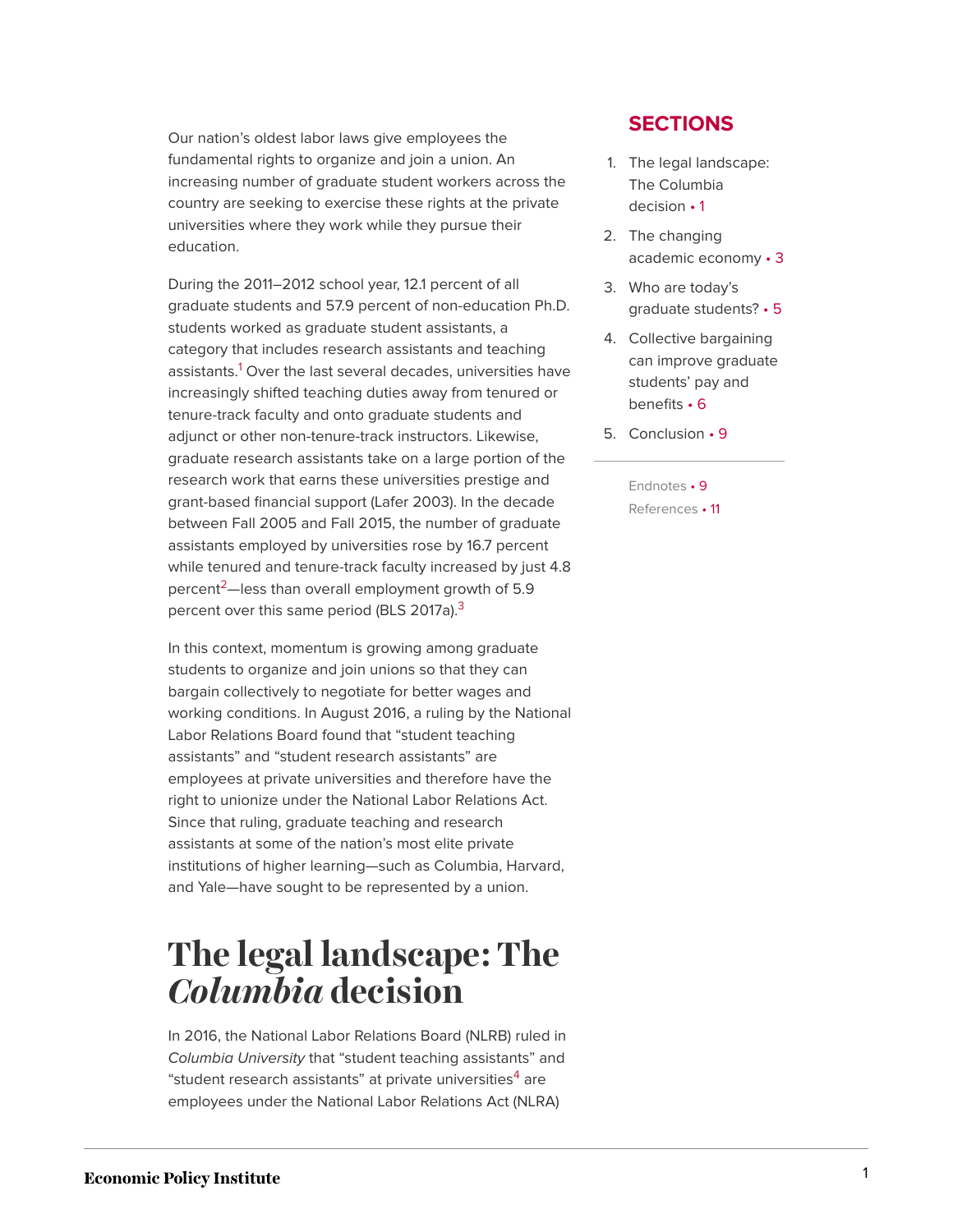<span id="page-2-2"></span><span id="page-2-1"></span><span id="page-2-0"></span>and, therefore, have the right to form a union and bargain collectively.<sup>[5](#page-10-1)</sup> Graduate student workers had been granted these rights before. In 2000, the NLRB found that student workers at private universities had the right to unionize.<sup>[6](#page-10-2)</sup> But in 2004, the NLRB overturned that decision and stripped private university student workers of that right, determining these workers were not employees.[7](#page-10-3) But in its 2016 *Columbia University* decision, the Board emphasized that the definition of "employee" under the NLRA is broad and, like other worker protection statutes, should be construed broadly to cover student assistants as statutory employees "when they perform work, at the direction of the university, for which they are compensated.<sup>[8](#page-10-4)</sup>

<span id="page-2-5"></span><span id="page-2-4"></span><span id="page-2-3"></span>In reaching its 2016 decision, the NLRB noted that the policy of the NLRA is to "encourag[e] the practice and procedure of collective bargaining" and to protect workers' rights to "full freedom of association, self-organization, and designation of representatives of their own choosing."<sup>[9](#page-10-5)</sup> Given the Act's policy and the broad statutory definitions of both employee and employer, the Board found that student research and teaching assistants working for their universities should be denied their statutory right to form a union *only if* there were strong policy reasons to do so.<sup>[10](#page-10-6)</sup> Columbia University's administration argued that allowing student teaching and research assistants to bargain collectively as employees would improperly intrude into the educational process. The Board, however, was not persuaded by this argument, in part because student worker unions have thrived at public universities for decades—including at some of the most prestigious of those institutions, such as the University of California at Berkeley, the University of Michigan, and the University of Wisconsin.

Indeed, public universities have been home to graduate student worker unions for almost 50 years, ever since students organized the first graduate student employee union at the University of Wisconsin at Madison in 1969. As the Board noted in its *Columbia* decision, more than 64,000 graduate student employees are already unionized at 28 institutions of higher education in the public sector, including universities in California, Florida, Illinois, Iowa, Massachusetts, Michigan, Oregon, Pennsylvania, and Washington.<sup>[11](#page-10-7)</sup>

<span id="page-2-7"></span><span id="page-2-6"></span>Despite the long history of student worker unions in public universities, Columbia University's administration—along with Brown, Cornell, Harvard, Princeton, Stanford, and Yale Universities, the Massachusetts Institute of Technology, and the National Right to Work Legal Defense and Education Foundation, which all filed amicus briefs in support of Columbia's position—argued that allowing student teaching and research assistants to join a union would harm the "educational process."<sup>[12](#page-10-8)</sup> But evidence provided by both graduate student workers and faculty at public universities proves those claims to be untrue. Unionrepresented graduate student employees at public universities have reported that they enjoy higher levels of personal and professional support than that reported by non-unionrepresented students, and unionized and nonunionized student employees report similar perceptions of academic freedom (Rogers, Eaton, and Voos 2014, 507). In a survey of faculty at public universities where graduate student workers have collective bargaining agreements, the vast majority of faculty responded that graduate student collective bargaining "does not inhibit [their] ability to advise [their] graduate students" (90.4 percent); "does not inhibit [their] ability to instruct [their] graduate students" (91.5 percent); "does not inhibit the mentor relationships between [them] and [their] graduate students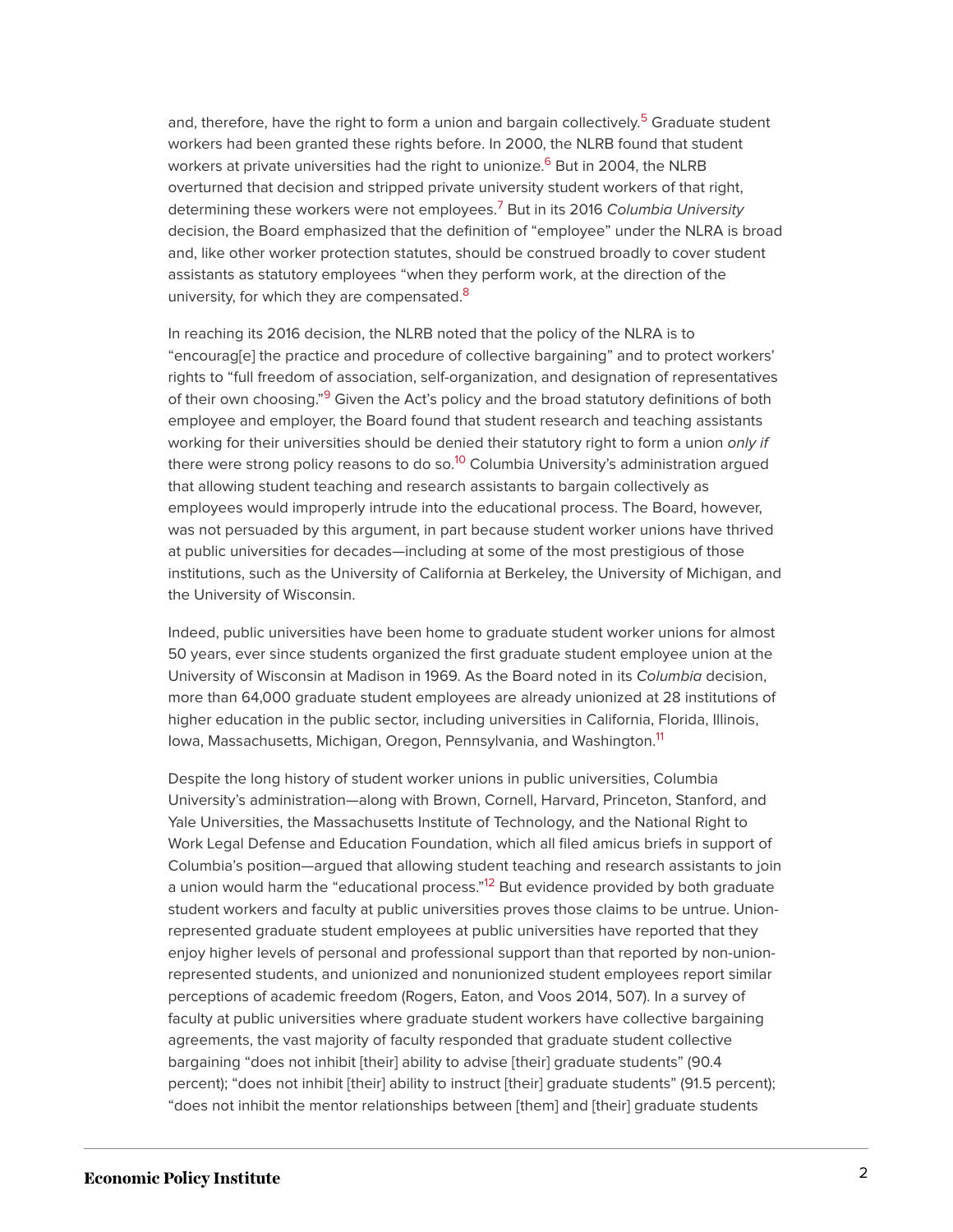(87.9 percent); and does not "inhibit the free exchange of ideas between [them] and [their] graduate students" (95.0 percent) (Hewitt 2000, 159, 161). Union-represented graduate student workers also reported receiving higher pay than non-union-represented graduate student workers. Paying student workers adequately can improve educational outcomes: student workers who receive adequate pay for their employment are less likely to take on additional outside employment to make ends meet—employment that could interfere with their ability to focus on completing their degrees (Rogers, Eaton, and Voos 2014, 507).

These findings, combined with the nearly 50-year history of public universities operating successfully with graduate student unions, should put to rest the idea that unionization could harm faculty–student relationships and academic freedom. Such concerns should not continue to serve as bases for the denial of collective bargaining rights to graduate teaching and research assistant employees. Similar arguments about how unionization would be harmful to certain industries have been used in other contexts to try to prevent workers from being allowed to organize; for example, the American Hospital Association and others attempted to carve out health care institutions from our nation's labor laws by arguing, among other things, that labor unionization in the health care industry would be harmful to the patients, but Congress and the Supreme Court were not persuaded.<sup>[13](#page-10-9)</sup>

### <span id="page-3-1"></span><span id="page-3-0"></span>**The changing academic economy**

<span id="page-3-2"></span>The last several decades have seen significant changes in labor conditions within academia.<sup>[14](#page-10-10)</sup> Universities have increasingly relied on graduate teaching assistants and contingent faculty, with the growth in graduate assistant positions and non-tenure-track positions outpacing the increase in tenured and tenure-track positions between Fall 2005 and Fall 2015, as shown in **Table 1**. As a result, tenured and tenure-track faculty now account for just over a quarter of the academic workforce, dropping from 29.5 percent to 26.8 percent over that decade. While this trend is largely driven by the increasing share of non-tenure-track faculty in the academic workforce (which grew from 49.6 percent to 52.1 percent), there has also been an increase in the share of graduate student assistants (from 20.9 percent to 21.1 percent).[15](#page-10-11) See **Table 2**.

<span id="page-3-3"></span>The simple explanation for this increasing reliance on graduate and non-tenure-track faculty is that they are far less costly to employ. As shown in **Figure A**, professors, associate professors, and assistant professors—who are generally in tenured or tenuretrack positions—have average salaries well above those of instructors and lecturers, who are usually not eligible for tenure. Graduate teaching assistants have dramatically lower compensation than faculty, so they are much less costly for universities to employ.

The effects of this changing academic economy are twofold—graduate students not only find themselves in challenging economic circumstances while they are in school, but their economic prospects once they have completed their degree are affected as well.

While in school, today's graduate students take on more responsibility for university instruction and research than their predecessors did. It is clear that graduate teaching and research assistants play an integral role in the internal economy of a university by helping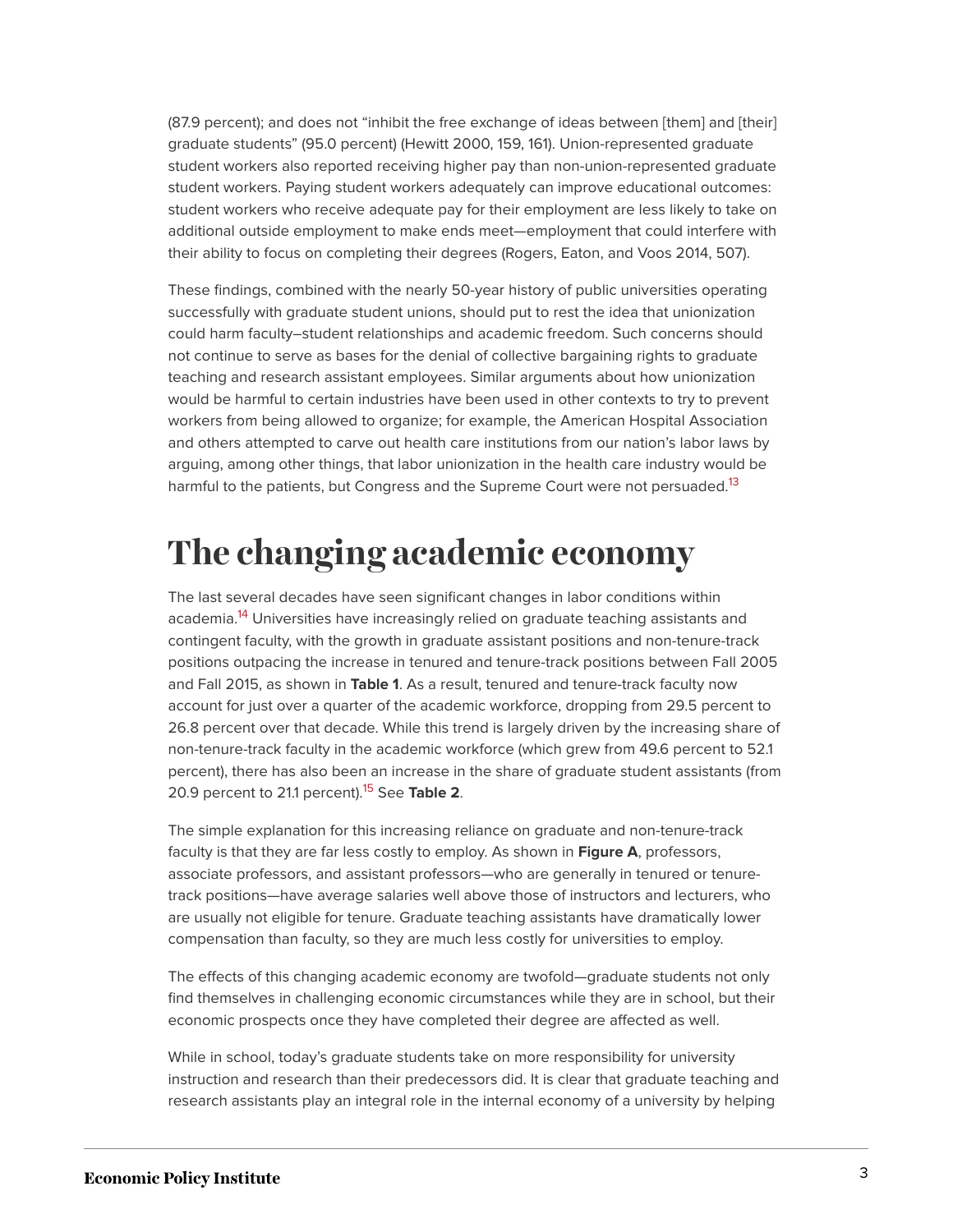#### Table 1 **Growth of non-tenure-track/GSE positions has outpaced growth of tenure positions**

Number of academic employees, by faculty status, Fall 2005 and Fall 2015

| <b>Position</b>                          | <b>Fall 2005</b> | <b>Fall 2015</b> | <b>Percent change</b> |
|------------------------------------------|------------------|------------------|-----------------------|
| Tenured/tenure-track faculty             | 448,509          | 470.126          | 4.8%                  |
| <b>Tenured faculty</b>                   | 312,600          | 335.973          | 7.5%                  |
| <b>Tenure-track faculty</b>              | 135,909          | 134.153          | $-1.3%$               |
| <b>Non-tenure-track faculty</b>          | 753.531          | 915.476          | 21.5%                 |
| <b>Graduate student employees (GSEs)</b> | 317.525          | 370,710          | 16.7%                 |

**Note:** As a point of reference, total nonfarm employment growth between October 2005 and October 2015 was 5.9 percent (BLS 2017a).

**Source:** Authors' analysis of National Center for Education Statistics (NCES) data, retrieved December 22, 2017, using the Integrated Postsecondary Education Data System (IPEDS)

**Economic Policy Institute** 

### Table 2 **Non-tenure-track faculty and GSEs make up nearly three-quarters of the academic workforce**

Shares of the academic workforce, by faculty status, Fall 2005 and Fall 2015

| <b>Position</b>                          | Fall 2005 share | Fall 2015 share |
|------------------------------------------|-----------------|-----------------|
| Tenured/tenure-track faculty             | 29.5%           | 26.8%           |
| <b>Tenured faculty</b>                   | 20.6%           | 19.1%           |
| <b>Tenure-track faculty</b>              | 8.9%            | 7.6%            |
| <b>Non-tenure-track faculty</b>          | 49.6%           | 52.1%           |
| <b>Graduate student employees (GSEs)</b> | 20.9%           | 21.1%           |

**Source:** Authors' analysis of National Center for Education Statistics (NCES) data, retrieved December 22, 2017, using the Integrated Postsecondary Education Data System (IPEDS)

#### **Economic Policy Institute**

to produce research and provide quality education. And yet the pay they receive rarely rises to the level of a living wage.

<span id="page-4-0"></span>And then, after graduation, as they enter their professional careers, they face diminishing opportunities in the academic market. The growth of the academic workforce as a whole is not keeping pace with the increasing supply of potential faculty members. Between the 2005–2006 and 2015–2016 school years, the number of doctoral degrees conferred increased by 29.3 percent, while the number of faculty positions (tenured, tenure-track, and non-tenure-track) increased by only 15.3 percent from Fall 2005 to Fall 2015.<sup>[16](#page-10-12)</sup> Those graduates who do manage to find a faculty position are more likely to end up in a nontenure-track position and therefore be paid less on average than their tenured/tenuretrack counterparts.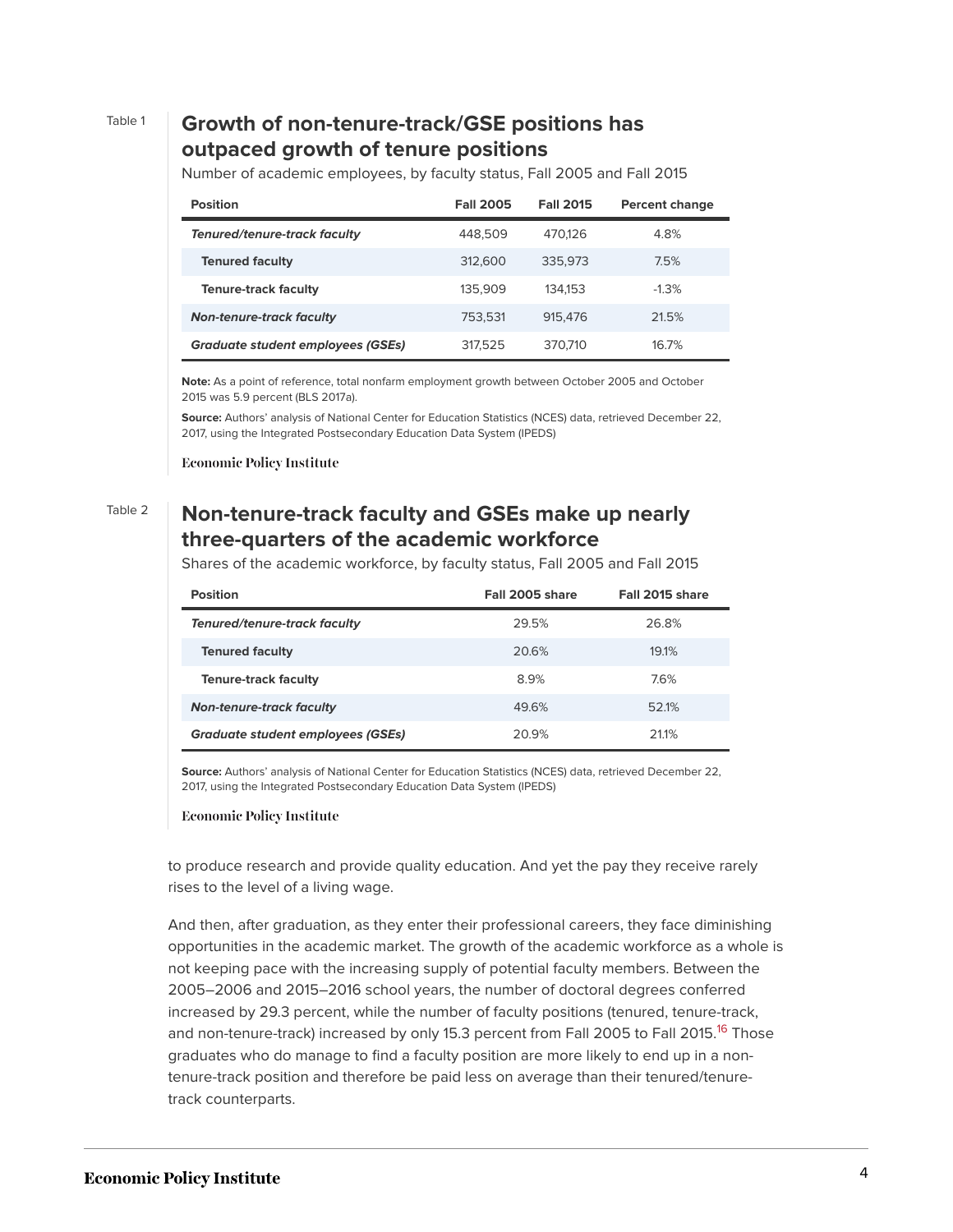

### Figure A **Average salary of instructional staff, by academic rank, 2015–2016 school year**

**Note:** Salary data by academic rank are in 2015–2016 school year dollars. Graduate teaching assistant salary data are in current (May 2016) dollars.

**Sources:** NCES 2017b, [Table 316.10](https://nces.ed.gov/programs/digest/d16/tables/dt16_316.10.asp); BLS 2017b, ["Occupational Employment and Wages, May 2016: 25-1191](https://www.bls.gov/oes/current/oes251191.htm) [Graduate Teaching Assistants"](https://www.bls.gov/oes/current/oes251191.htm)

**Economic Policy Institute** 

Universities rely on graduate students to conduct research and instruct students, tasks that would otherwise fall to higher-paid faculty. While these experiences certainly have educational and professional value for graduate students, these students are nonetheless employees working for compensation under the direction of their academic employers. Therefore, graduate student workers should have the same rights as any other employee, including the right to organize in unions and bargain for higher wages and better working conditions.

## <span id="page-5-0"></span>**Who are today's graduate students?**

<span id="page-5-2"></span><span id="page-5-1"></span>The average graduate student is 32 years old and received their bachelor's degree 5.5 years before entering graduate school.<sup>[17](#page-10-13)</sup> Over one in 10 (12.1 percent) graduate students reported working as a graduate student assistant<sup>[18](#page-10-14)</sup> during the 2011–2012 school year.<sup>[19](#page-10-15)</sup> Ph.D. students, excluding those studying education, are even more likely than the typical graduate student to work as a graduate student assistant; nearly six in 10 (57.9 percent) reported receiving graduate assistantships during the [20](#page-10-16)11–2012 school year.<sup>20</sup> The average non-education Ph.D. student is 31 years old and has been out of undergraduate education for 4.8 years.<sup>[21](#page-10-17)</sup>

<span id="page-5-4"></span><span id="page-5-3"></span>Individuals who are working while enrolled in graduate school deserve livable wages that allow them to support themselves and their families. An average graduate student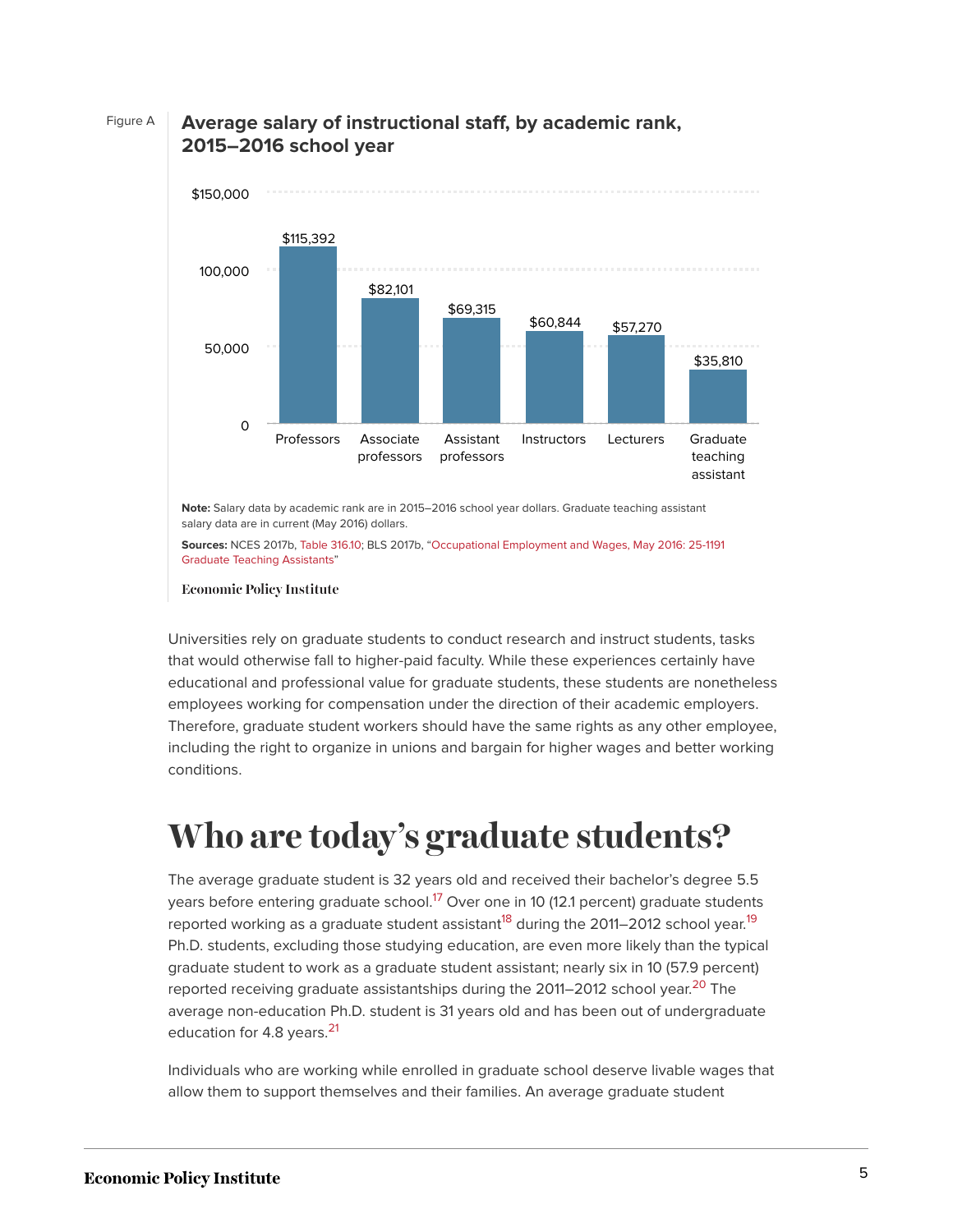<span id="page-6-1"></span>teaching assistant (TA) today is paid \$35,810 (BLS 2017b).<sup>[22](#page-10-18)</sup> Graduate student employee salaries fail to keep up with the rising cost of living in many parts of the country. The average salary for graduate TAs in the New York City metropolitan area is \$42,290 (BLS 2017b). According to EPI's Family Budget Calculator, it takes \$44,100 for one person to attain a modest, yet adequate, standard of living in the New York metro area. If the worker has a partner and a child, he or she will need \$82,900—nearly double the average TA pay—just to get by.<sup>[23](#page-10-19)</sup>

<span id="page-6-3"></span><span id="page-6-2"></span>Moreover, graduate student workers' efforts to unionize are occurring in a time when they are taking on increasing amounts of student debt as the cost of education rises. As shown in **Figure B**, the share of full-time, full-year graduate students who have taken on debt to fund their education (both undergraduate and graduate) has been steadily increasing. And among the 73.3 percent of graduate students enrolled during the 2011–2012 school year who were carrying education debt, the average amount borrowed so far was equivalent to \$77,700 in 2014–2015 school year dollars—that's one-third more than graduate students in 2000 reported having borrowed (\$58,610 in 2014–2015 school year dollars).<sup>[24](#page-11-1)</sup> The amount borrowed is likely to be even higher by the time these students graduate. These numbers exclude PLUS loans taken out by parents of undergraduates; however, they do include PLUS loans taken out by graduate students on their own behalf.<sup>[25](#page-11-2)</sup> Graduate students often rely on PLUS loans to cover out-of-pocket costs such as food, rent, and other necessary living expenses while pursuing a graduate education (FSA 2017). Although these additional loans can ease graduate students' financial burdens while they are in school, they ultimately result in even more debt to be paid off later.

<span id="page-6-4"></span>High education debt can lead to defaulting on loans, lower net worth, and reduced lifelong earnings (Brown et al. 2015, Fry 2014, Minicozzi 2004). Increasing student debt makes obtaining fair pay and benefits for graduate teaching responsibilities even more critical to these workers, as the higher pay associated with unionization could help students reduce the debt they must take on for living expenses while in graduate school (Schenk Jr. 2012, 20). Furthermore, students take on debt based on the expectation that a graduate education will improve their career opportunities and future earnings; however, as previously noted, students may find it increasingly difficult to secure a well-paying, tenured or tenure-track position in the academic job market.

### <span id="page-6-0"></span>**Collective bargaining can improve graduate students' pay and benefits**

Collective bargaining through a union would give graduate students power over their employment. Workers in unions are paid more than their nonunionized peers on average, and the boost is even greater for workers of color (Bivens et al. 2017). Better wages would mean graduate students could support themselves and provide for their families without relying as heavily on student loans to finance their costs of living. Collective bargaining would also help graduate students gain workplace protections and control over their working lives.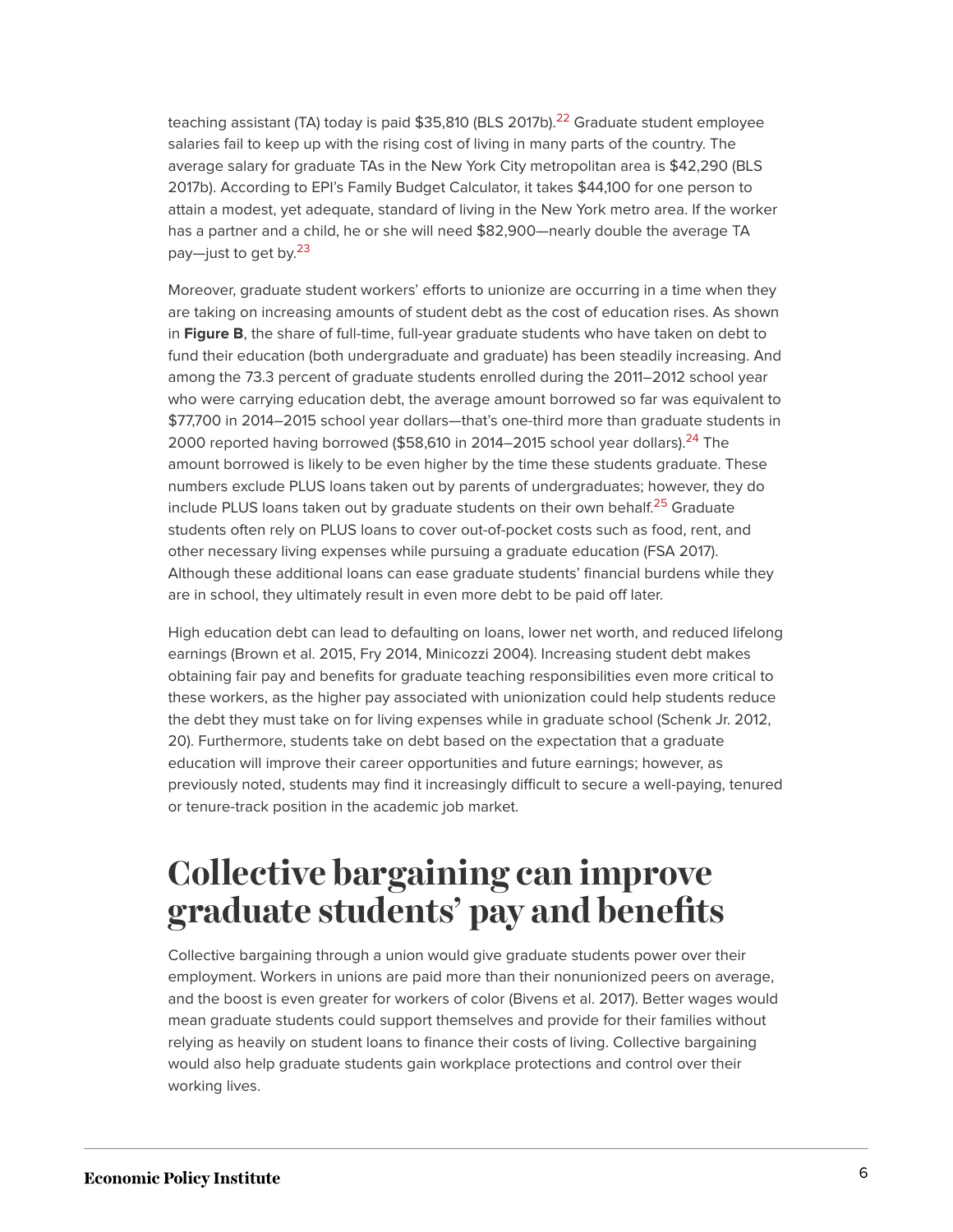



**Note:** The year shown represents the school year ending in that year. Dollars are adjusted for inflation to 2014–2015 school year dollars using the CPI. Borrowing does not include Parent Loans for Undergraduate Students (PLUS) taken out by the parents of undergraduates or loans from families and friends. Borrowing does include PLUS loans taken out by graduate students on their own behalf.

**Source:** Authors' analysis of data from NCES 2017b, [Table 332.10](https://nces.ed.gov/programs/digest/d15/tables/dt15_332.10.asp)

#### **Economic Policy Institute**

<span id="page-7-0"></span>According to the Coalition of Graduate Employee Unions, there are currently 33 recognized graduate student unions and many more that are in the process of seeking recognition from their university employers.<sup>[26](#page-11-3)</sup> At NYU, for example, the graduate teaching and research employees union negotiated a collective bargaining agreement with the university in 2015 that requires at least a 2.25 percent increase in total compensation each year; many employees covered by the contract will also have 90 percent of their health insurance cost paid and will receive subsidies to help with the cost of child care. $^{27}$  $^{27}$  $^{27}$ 

<span id="page-7-1"></span>Unfortunately, not many studies have been conducted on the economic outcomes of unionizing for graduate students; however, there is encouraging evidence that unionization may increase graduate student employee pay. A 2010 study found that union contracts increase stipends for teaching assistants, although it did not find a statistically significant effect for research assistants (Schenk Jr. 2012). A separate survey found that unionized graduate student employees reported higher stipends and had higher perceptions of pay fairness and adequacy than their nonunionized counterparts (Rogers, Eaton, and Voos 2014). This data is consistent with the benefits that unions in general provide to the average worker: On average, a worker covered by a union contract earns 13.2 percent more in wages and is much more likely to have health and retirement benefits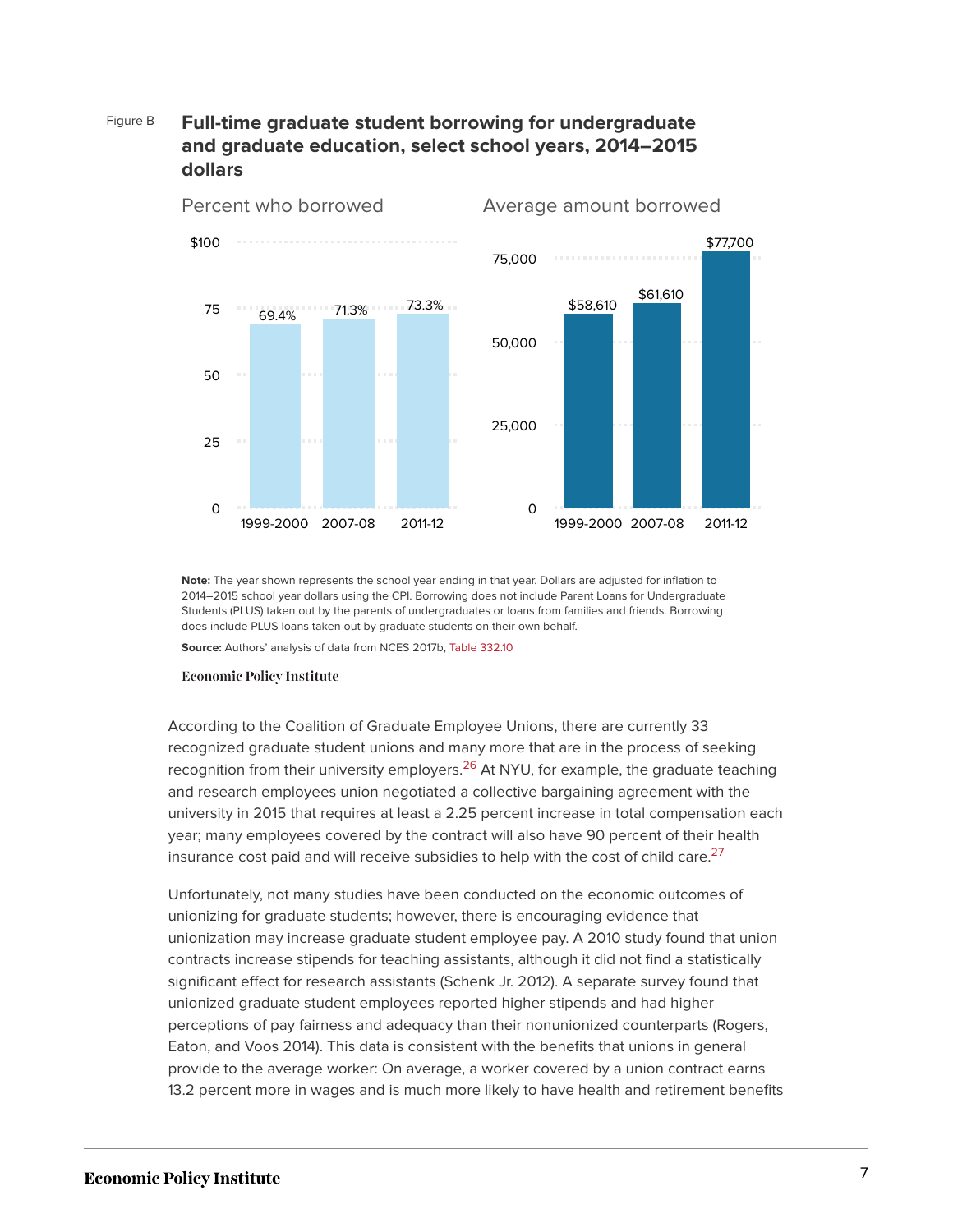than a peer with similar education, occupation, and experience in a nonunionized workplace in the same sector (Bivens et al. 2017).

### **Some university administrations have fought union organizing efforts**

The obstacles that graduate employees at many of our nation's most elite universities face parallel the challenges that workers across the country face in their unionizing efforts and highlight the gaps in our federal labor law for private employers that need to be fixed (Bivens et al. 2017).

**University of Chicago.** Graduate student employees filed a petition for a union election on May 8, 2017. The University administration fought their petition before the National Labor Relations Board, arguing that the graduate student workers are not employees and should not be permitted to join a union. After the Board allowed the University a hearing and then denied their claims, the University continued to fight their graduate student workers in court. In September 2017, the University filed a motion trying to stop the election, arguing that the Trump administration would likely come to its aid by reversing the *Columbia* decision that allowed graduate student workers to unionize. [28](#page-11-5) After months of delay, the union election finally occurred in October 2017 with graduate student employees voting overwhelmingly in favor of the union (1,103 for, 479 against). $29$ 

<span id="page-8-2"></span><span id="page-8-1"></span><span id="page-8-0"></span>**Columbia University.** After the NLRB restored graduate student employees' rights to unionize, the student workers at Columbia voted overwhelmingly in favor of unionization in December 2016 (Harris 2016). Arguing for their right to unionize, they have cited "precarious funding, late paychecks, unmanageable rent increases, inadequate medical coverage for ourselves and our families, job and wage insecurity, a lack of transparency in administrative policies, and a lack of professionalism that stems from our labor not being recognized as work." [30](#page-11-7) However, Columbia's administration challenged the results of the December 2016 election and has refused to bargain with the union. In December 2017, the NLRB issued a decision upholding the results of the election.<sup>[31](#page-11-8)</sup> It remains to be seen whether Columbia will now agree to bargain with the union, continue to delay bargaining, or appeal the NLRB's decision in the courts.

<span id="page-8-4"></span><span id="page-8-3"></span>**Yale University.** In August 2016, Yale graduate student employees filed petitions to hold a union election (Douglas-Gabriel 2016).<sup>[32](#page-11-9)</sup> Arguing for their right to unionize, they have cited the need for "funding security, mental health care, affordable child care, equitable pay and parity for marginalized communities in academia" (Douglas-Gabriel 2017). The university fought their petition at the NLRB, delaying the election for months. The union election finally occurred in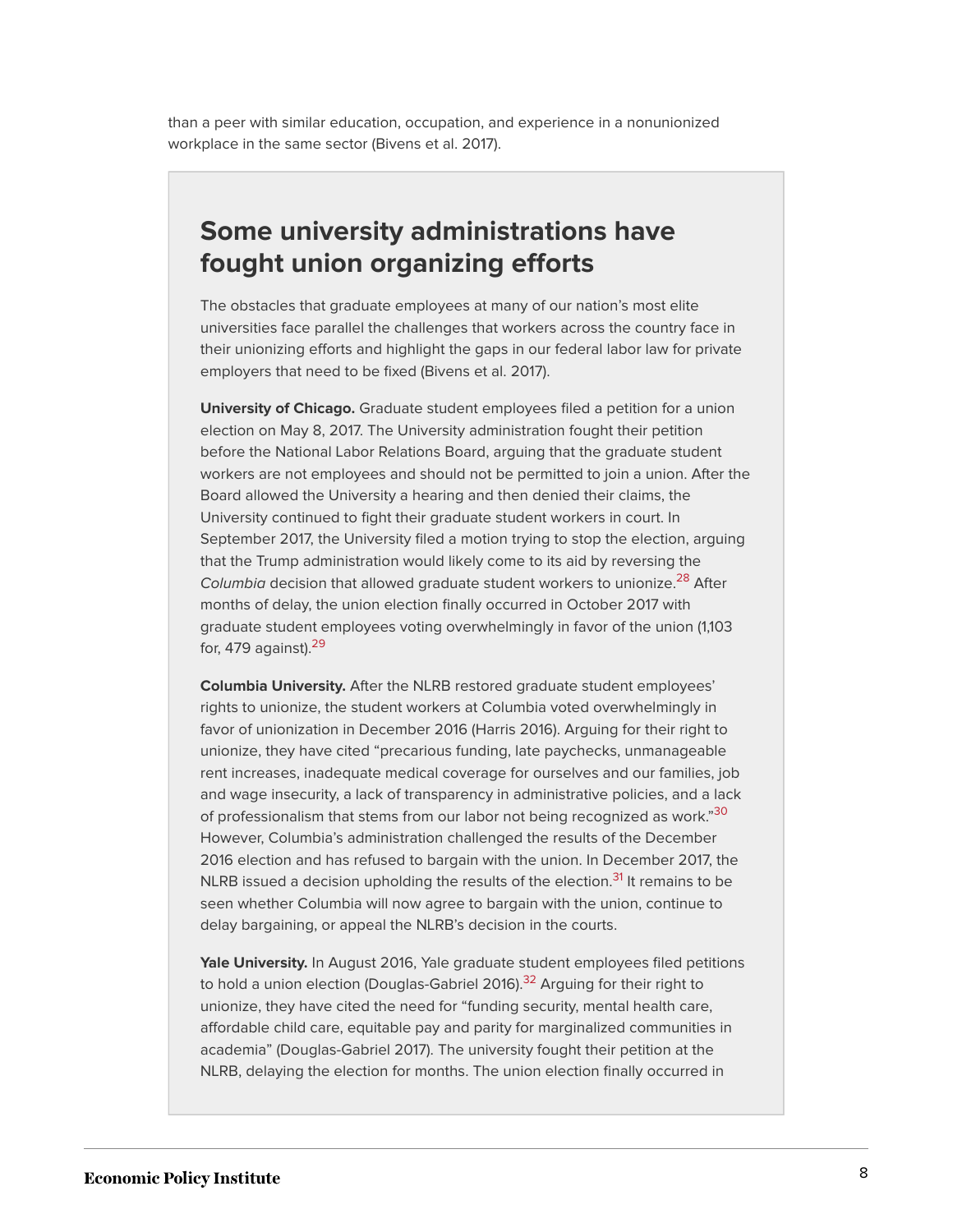February 2017, with graduate student employees voting in favor of the union in eight out of nine academic departments that held elections. Yale has since refused to bargain with the union, instead continuing to contest the NLRB's decision, and some graduate student workers have engaged in a hunger strike in response (Noguchi 2017).

<span id="page-9-5"></span>**Harvard University.** In July 2017, the NLRB's regional director invalidated an election in which the union lost and faulted Harvard for an incomplete voter list (Engelmayer 2017). Harvard's graduate student employees are seeking to unionize because, "with a greater say in the conditions of our teaching and research, we will ensure our ability to work at the highest level and contribute to a more robust and democratic Harvard community"; they further explain that "collective bargaining can mitigate many of the precarious features of graduate employment and enable [graduate student employees] to focus more on quality teaching and research."<sup>[33](#page-11-10)</sup> On July 7, 2017, the NLRB's regional director in Massachusetts ordered a new election among the graduate student employees at Harvard, requiring Harvard to supply a more accurate list of eligible voters this time around. Instead of holding the new election and allowing all eligible graduate student employees to vote, Harvard's administration appealed the decision for the second election before the full NLRB. In December 2017, the NLRB denied Harvard's appeal.<sup>[34](#page-11-11)</sup> It remains to be seen whether Harvard will continue to delay a rerun election with an accurate voter list, or whether it will chose to support a fair and free union election this time around.

## <span id="page-9-6"></span><span id="page-9-0"></span>**Conclusion**

Graduate students who work for private universities should have the same rights as other U.S. employees under our nation's labor law, including the right to bargain for better pay and working conditions. The 2016 *Columbia* decision, and the recent increase in organizing efforts among these students (despite opposition from their school administrations), are positive signs that the benefits of union membership may eventually be experienced more broadly among graduate student workers throughout the United **States** 

## <span id="page-9-1"></span>**Endnotes**

- <span id="page-9-2"></span>[1.](#page-1-1) NCES 2017a, [Table 3.2.](https://nces.ed.gov/datalab/tableslibrary/viewtable.aspx?tableid=9659)
- <span id="page-9-3"></span>[2.](#page-1-2) Authors' analysis of National Center for Education Statistics (NCES) data, retrieved December 22, 2017, using the *[Integrated Postsecondary Education Data System \(IPEDS\)](https://nces.ed.gov/ipeds/Home/UseTheData)*.
- <span id="page-9-4"></span>[3.](#page-1-3) Employment growth represents percent change in total nonfarm employment from October 2005 to October 2015.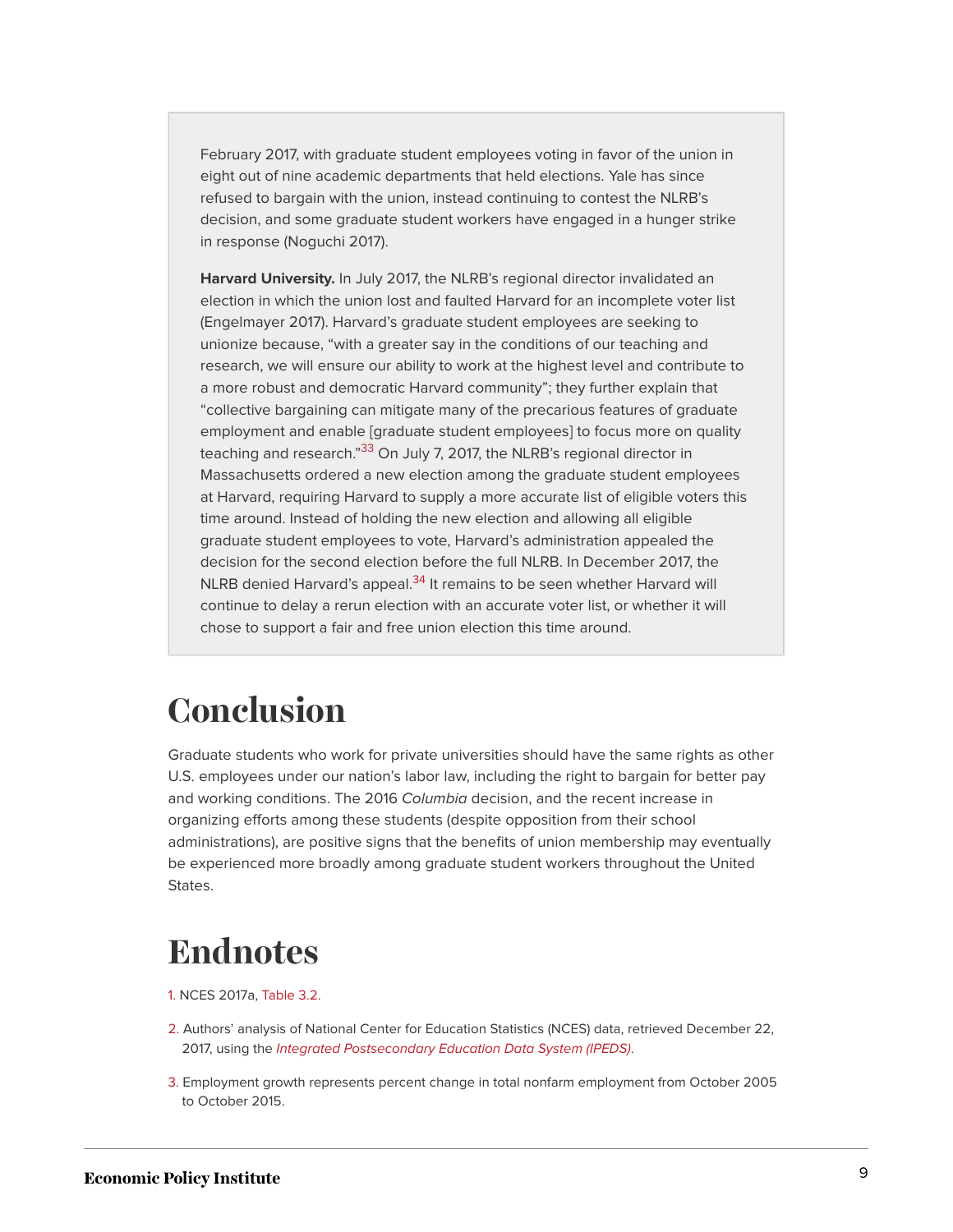- <span id="page-10-0"></span>[4.](#page-1-4) Since the NLRA applies only to employers in the private sector, the *Columbia* decision applied only to student workers at private universities. Workers at public universities are covered by applicable state and local labor laws.
- <span id="page-10-1"></span>[5.](#page-2-0) *Columbia Univ.*, 364 NLRB No. 90, Slip. Op. at \*1 (Aug. 23, 2016).
- <span id="page-10-2"></span>[6.](#page-2-1) *New York University*, 332 NLRB 1205 (2000).
- <span id="page-10-3"></span>[7.](#page-2-2) *Brown University*, 342 NLRB 483 (2004).
- <span id="page-10-4"></span>[8.](#page-2-3) *Columbia Univ.*, 364 NLRB No. 90, Slip. Op. at \*1 (Aug. 23, 2016).
- <span id="page-10-5"></span>[9.](#page-2-4) *Columbia Univ.*, 364 NLRB No. 90, Slip. Op. at \*2 (citing 29 U.S.C. § 151) (Aug. 23, 2016).
- <span id="page-10-6"></span>[10.](#page-2-5) *Columbia Univ.*, 364 NLRB No. 90, Slip. Op. at \*2 (Aug. 23, 2016).
- <span id="page-10-7"></span>[11.](#page-2-6) *Columbia Univ.*, 364 NLRB No. 90, Slip. Op. at \*8–9 (Aug. 23, 2016).
- <span id="page-10-8"></span>[12.](#page-2-7) *Columbia Univ.*, 364 NLRB No. 90, Slip. Op. at \*1 n.3 & 9 (Aug. 23, 2016). As the Board explained, "Columbia, its supporting amici, and our dissenting colleague defend the Brown University decision, echoing the claim that permitting collective bargaining by student assistants will harm the educational process. These arguments are dubious on their own terms. Our skepticism is based on the historic flexibility of collective bargaining as a practice and its viability at public universities where graduate student assistants are represented by labor unions and among faculty members at private universities."
- <span id="page-10-9"></span>[13.](#page-3-1) *Am. Hosp. Ass'n v. N.L.R.B.*, 499 U.S. 606, 615 (1991).
- <span id="page-10-10"></span>[14.](#page-3-2) See Lafer 2003 for a thoughtful discussion of the role of graduate student workers and union organizing in the context of the changing academic economy.
- <span id="page-10-11"></span>[15.](#page-3-3) Authors' analysis of National Center for Education Statistics (NCES) data, retrieved December 22, 2017, using the *[Integrated Postsecondary Education Data System \(IPEDS\)](https://nces.ed.gov/ipeds/Home/UseTheData)*.
- <span id="page-10-12"></span>[16.](#page-4-0) NCES 2017b, [Table 324.20;](https://nces.ed.gov/programs/digest/d16/tables/dt16_324.20.asp) authors' analysis of National Center for Education Statistics (NCES) data, retrieved December 22, 2017, using the *[Integrated Postsecondary Education Data System](https://nces.ed.gov/ipeds/Home/UseTheData) [\(IPEDS\)](https://nces.ed.gov/ipeds/Home/UseTheData)*. For a thorough discussion of current trends in the academic labor force, see AAUP 2017. For a detailed examination of the experiences of graduates working in postdoctoral positions, see NAS, NAE, and IOM 2014.
- <span id="page-10-13"></span>[17.](#page-5-1) NCES 2017a, [Table 1.4.](https://nces.ed.gov/datalab/tableslibrary/viewtable.aspx?tableid=9649)
- <span id="page-10-14"></span>[18.](#page-5-2) Graduate student assistantships include research assistantships, teaching assistantships, and any other types of graduate assistantship.
- <span id="page-10-15"></span>[19.](#page-5-2) NCES 2017a, [Table 3.2.](https://nces.ed.gov/datalab/tableslibrary/viewtable.aspx?tableid=9659)
- <span id="page-10-16"></span>[20.](#page-5-3) NCES 2017a, [Table 3.2.](https://nces.ed.gov/datalab/tableslibrary/viewtable.aspx?tableid=9659)
- <span id="page-10-17"></span>[21.](#page-5-4) NCES 2017a, [Table 1.4](https://nces.ed.gov/datalab/tableslibrary/viewtable.aspx?tableid=9649).
- <span id="page-10-18"></span>[22.](#page-6-1) Dollars are adjusted for inflation to 2016 dollars using the CPI-U-RS.
- <span id="page-10-19"></span>[23.](#page-6-2) EPI's Family Budget Calculator (EPI 2015) measures the income a family needs in order to attain a modest yet adequate standard of living. The estimates are adjusted for inflation to 2016 dollars using the CPI-U-RS.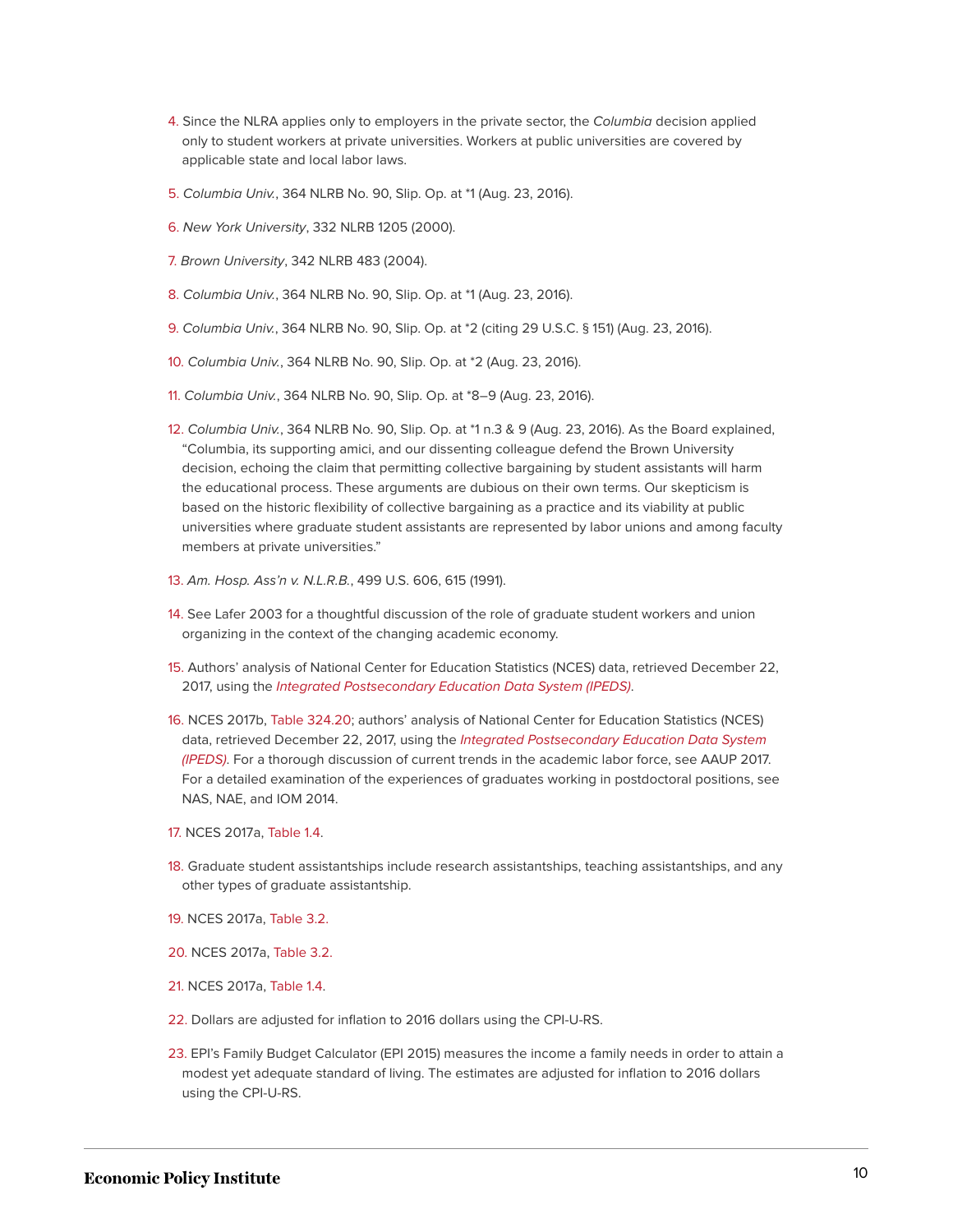#### <span id="page-11-1"></span>[24.](#page-6-3) NCES 2017b, [Table 332.10.](https://nces.ed.gov/programs/digest/d15/tables/dt15_332.10.asp)

- <span id="page-11-2"></span>[25.](#page-6-4) Only graduate or professional students can take out PLUS loans on their own behalf. PLUS loans are also available to parents of dependent undergraduate students to help pay for their child's educational expenses, but the parent borrower is legally responsible for paying off the loan; the responsibility for loan repayment cannot be transferred to the student.
- <span id="page-11-3"></span>[26.](#page-7-0) Website of the Coalition of Graduate Student Unions, [United States webpage,](http://www.thecgeu.org/wiki/United_States) accessed December 21, 2017, at [www.thecgeu.org/wiki/United\\_States](http://www.thecgeu.org/wiki/United_States).
- <span id="page-11-4"></span>[27.](#page-7-1) See [Collective Bargaining Agreement between New York University and International Union,](https://makingabetternyu.org/read-it/) [UAW, AFL-CIO, and Local 2110, UAW](https://makingabetternyu.org/read-it/) (2015). The graduate employees at NYU were able to negotiate this contract—even though at the time the NLRB did not recognize student workers at private universities as employees under the NLRA because they had originally unionized in 2000, when the NLRB first found that student workers at private universities had the right to unionize—because of a case arising at NYU. *New York University*, 332 NLRB 1205 (2000).
- <span id="page-11-5"></span>[28.](#page-8-0) National Labor Relations Board case number [13-RC-198325,](https://www.nlrb.gov/case/13-RC-198325) University of Chicago (Employer) and Graduate Students United (Petitioner), accessed December 21, 2017, at [www.nlrb.gov/case/](http://www.nlrb.gov/case/13-RC-198325) [13-RC-198325](http://www.nlrb.gov/case/13-RC-198325). See "[Motion to Stay an Election](https://provost.uchicago.edu/sites/default/files/CHICAGO%20-%20Motion%20to%20Stay.pdf)," filed by the Employer, September 25, 2017, which states: "The current Board has a different majority than when *Columbia* was decided, and Chicago submits that it is probable that the newly constituted Board will reverse *Columbia*."
- <span id="page-11-6"></span>[29.](#page-8-1) National Labor Relations Board case number [13-RC-198325,](https://www.nlrb.gov/case/13-RC-198325) University of Chicago (Employer) and Graduate Students United (Petitioner), accessed December 21, 2017, at [www.nlrb.gov/case/](http://www.nlrb.gov/case/13-RC-198325) [13-RC-198325](http://www.nlrb.gov/case/13-RC-198325).
- <span id="page-11-7"></span>[30.](#page-8-2) Website of GWC-UAW Local 2110: The Union for Research and Teaching Assistants at Columbia University, accessed December 21, 2017, at [www.columbiagradunion.org](http://www.columbiagradunion.org/).
- <span id="page-11-8"></span>[31.](#page-8-3) National Labor Relations Board case number [02-RC-143012,](https://www.nlrb.gov/case/02-RC-143012) The Trustees of Columbia University in the City of New York and Graduate Workers of Columbia GWU, UAW, Petitioner, accessed January 4, 2018, at [www.nlrb.gov/case/02-RC-143012.](https://www.nlrb.gov/case/02-RC-143012) See "Objections to an Election," filed by the Employer, December 16, 2016, and "Board Decision," issued by the NLRB, December 16, 2017.
- <span id="page-11-9"></span>[32.](#page-8-4) National Labor Relations Board case number [01-RC-183050,](https://www.nlrb.gov/case/01-RC-183050) Yale University (Employer) and UNITE HERE Local 33 (Petitioner), accessed January 4, 2018, at [www.nlrb.gov/case/02-RC-183050](https://www.nlrb.gov/case/01-RC-183050).
- <span id="page-11-10"></span>[33.](#page-9-5) Website of Harvard Graduate Students Union – United Auto Workers (HGSU-UAW), accessed December 21, 2017, at [www.harvardgradunion.org](http://www.harvardgradunion.org/).
- <span id="page-11-11"></span>[34.](#page-9-6) National Labor Relations Board case number [01-RC-186442,](https://www.nlrb.gov/case/01-RC-186442) Harvard Graduate Student Union – UAW (Petitioner) and President and Fellows of Harvard College (Employer), accessed December 21, 2017, at [www.nlrb.gov/case/01-RC-186442](http://nlrb.gov/case/01-RC-186442). See also Crimson Editorial Board 2017.

## <span id="page-11-0"></span>**References**

American Association of University Professors (AAUP). 2017. *[Visualizing Change: The Annual Report](https://www.aaup.org/file/FCS_2016-17_nc.pdf) [on the Economic Status of the Profession, 2016–17](https://www.aaup.org/file/FCS_2016-17_nc.pdf)*. *Academe* vol. 103, no. 2 (March–April).

Bivens, Josh, et al. 2017. *[How Today's Unions Help Working People](http://www.epi.org/publication/how-todays-unions-help-working-people-giving-workers-the-power-to-improve-their-jobs-and-unrig-the-economy/)*. Economic Policy Institute, August 24.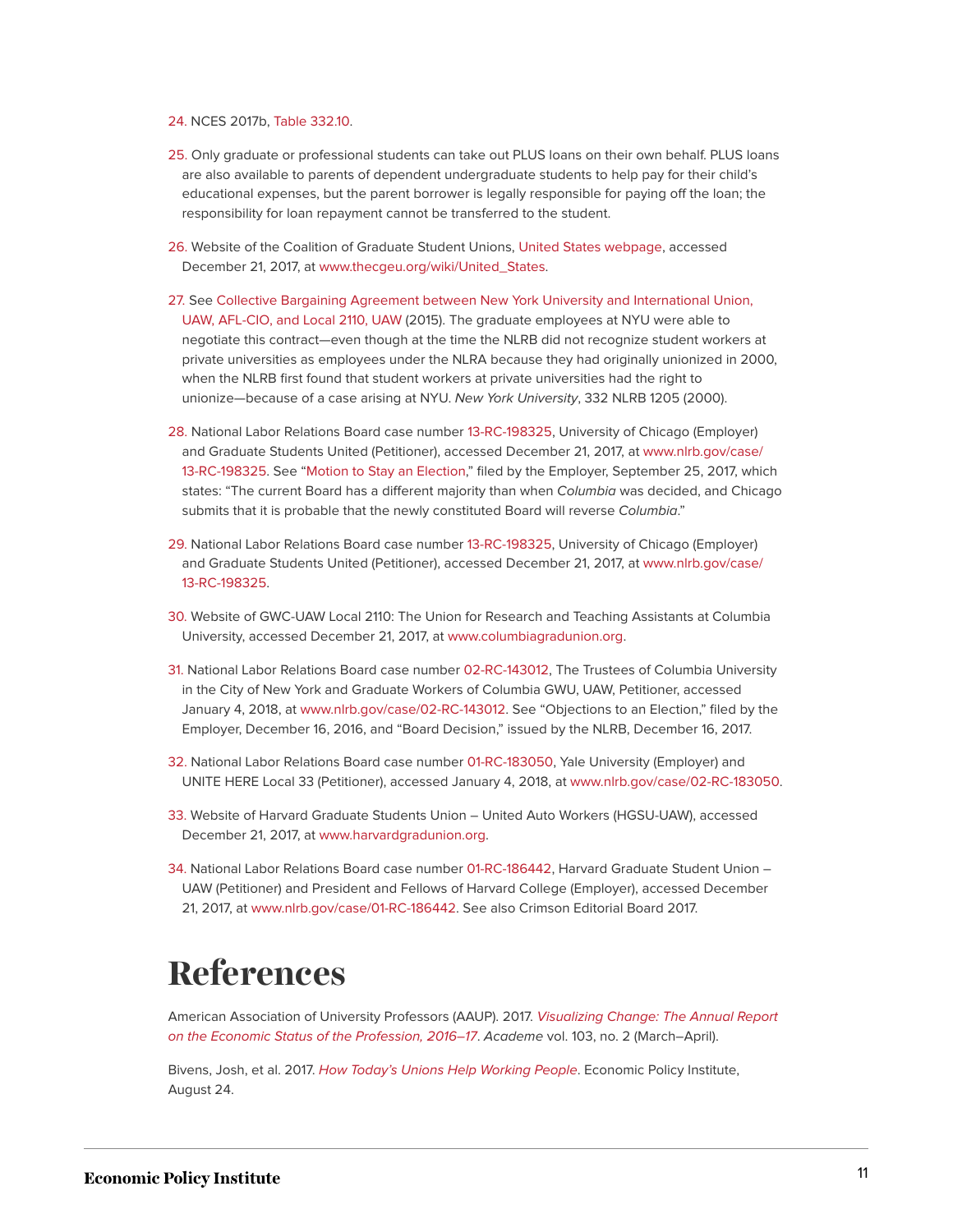Brown, Meta, Andrew Haughwout, Donghoon Lee, Joelle Scally, and Wilbert van der Klaauw. 2015. "[Looking at Student Loan Defaults through a Larger Window.](http://libertystreeteconomics.newyorkfed.org/2015/02/looking_at_student_loan_defaults_through_a_larger_window.html#.VVtLRJPrNtE)" *Liberty Street Economics* (blog of the Federal Reserve Bank of New York), February 19.

Bureau of Labor Statistics (BLS). 2017a. *[Current Employment Statistics](https://www.bls.gov/ces/data.htm)* [public data series]. Accessed January 3, 2018.

Bureau of Labor Statistics (BLS). 2017b. ["Occupational Employment and Wages, May 2016: 25-1191](https://www.bls.gov/oes/current/oes251191.htm) [Graduate Teaching Assistants.](https://www.bls.gov/oes/current/oes251191.htm)" *[Occupational Employment Statistics](https://www.bls.gov/oes/home.htm)*. U.S. Department of Labor. Last modified March 31, 2017. Accessed December 1, 2017.

[Collective Bargaining Agreement between New York University and International Union, UAW, AFL-](https://makingabetternyu/readit)[CIO, and Local 2110, UAW](https://makingabetternyu/readit). 2015. Downloaded January 9, 2018, at <https://makingabetternyu/readit>.

Crimson Editorial Board. 2017. "[If Not Labor Rights, a Right to Vote](http://www.thecrimson.com/article/2017/11/6/editorial-NLRB-appeal/)." *Harvard Crimson*, November 6.

Douglas-Gabriel, Danielle. 2016. "[Yale Graduate Students Look to Unionize after Labor Board Ruling](https://www.washingtonpost.com/news/grade-point/wp/2016/08/30/yale-graduate-students-look-to-unionize-after-nlrb-ruling/)." *Washington Post*, August 30.

Douglas-Gabriel, Danielle. 2017. ["Yale Graduate Students Vote to Form a Union.](https://www.washingtonpost.com/news/grade-point/wp/2017/02/24/yale-graduate-students-vote-to-form-a-union/)" *Washington Post*, February 24.

Economic Policy Institute (EPI). 2015. *[Family Budget Calculator](http://www.epi.org/resources/budget/)*. Accessed December 1, 2017, at [epi.org/resources/budget](http://www.epi.org/resources/budget/).

Engelmayer, Caroline S. 2017. ["NLRB Official Rules to Invalidate Unionization Election](http://www.thecrimson.com/article/2017/7/25/NLRB-ruling-july/)." *Harvard Crimson*, July 25.

Federal Student Aid (FSA). 2017. ["PLUS Loans.](https://studentaid.ed.gov/sa/types/loans/plus)" Accessed December 1, 2017, at [https://studentaid.ed.gov/sa/types/loans/plus.](https://studentaid.ed.gov/sa/types/loans/plus)

Fry, Richard. 2014. *[Young Adults, Student Debt and Economic Well-Being](http://www.pewsocialtrends.org/files/2014/05/ST_2014.05.14_student-debt_complete-report.pdf)*. Pew Research Center: Social & Demographic Trends program.

Harris, Elizabeth A. 2016. ["Columbia Graduate Students Vote Overwhelmingly to Unionize](https://www.nytimes.com/2016/12/09/nyregion/columbia-graduate-students-union-vote.html?_r=0)." *New York Times*, December 9.

Hewitt, Gordon J. 2000. "[Graduate Student Employee Collective Bargaining and the Educational](https://pdfs.semanticscholar.org/3f63/3217bea4b36e7fbd03b26d305eba76e9e224.pdf) [Relationship between Faculty and Graduate Students](https://pdfs.semanticscholar.org/3f63/3217bea4b36e7fbd03b26d305eba76e9e224.pdf)." *Journal of Collective Negotiations* vol. 29, no. 2, 153–166.

Lafer, Gordon. 2003. "[Graduate Student Unions: Organizing in a Changed Academic Economy](http://worksanddays.net/2003/File10.Lafer_File10.Lafer.pdf)." *Works and Days 41/42* vol. 21, nos. 1&2.

Minicozzi, Alexandra. 2004. "The Short Term Effect of Educational Debt on Job Decisions." *Economics of Education Review* vol. 24, 417–430.

National Academy of Sciences (NAS), National Academy of Engineering (NAE), and Institute of Medicine (IOM). 2014. *[The Postdoctoral Experience Revisited](https://www.nap.edu/read/18982/chapter/1)*. Washington, D.C.: National Academies Press.

National Center for Education Statistics (NCES). 2017a. *[College and Career Tables Library](https://nces.ed.gov/datalab/tableslibrary/home.aspx)* [data from the *2011–12 National Postsecondary Student Aid Study (NPSAS)*]. U.S. Department of Education. Accessed December 13, 2017.

National Center for Education Statistics (NCES). 2017b. *Digest of Education Statistics*. U.S.